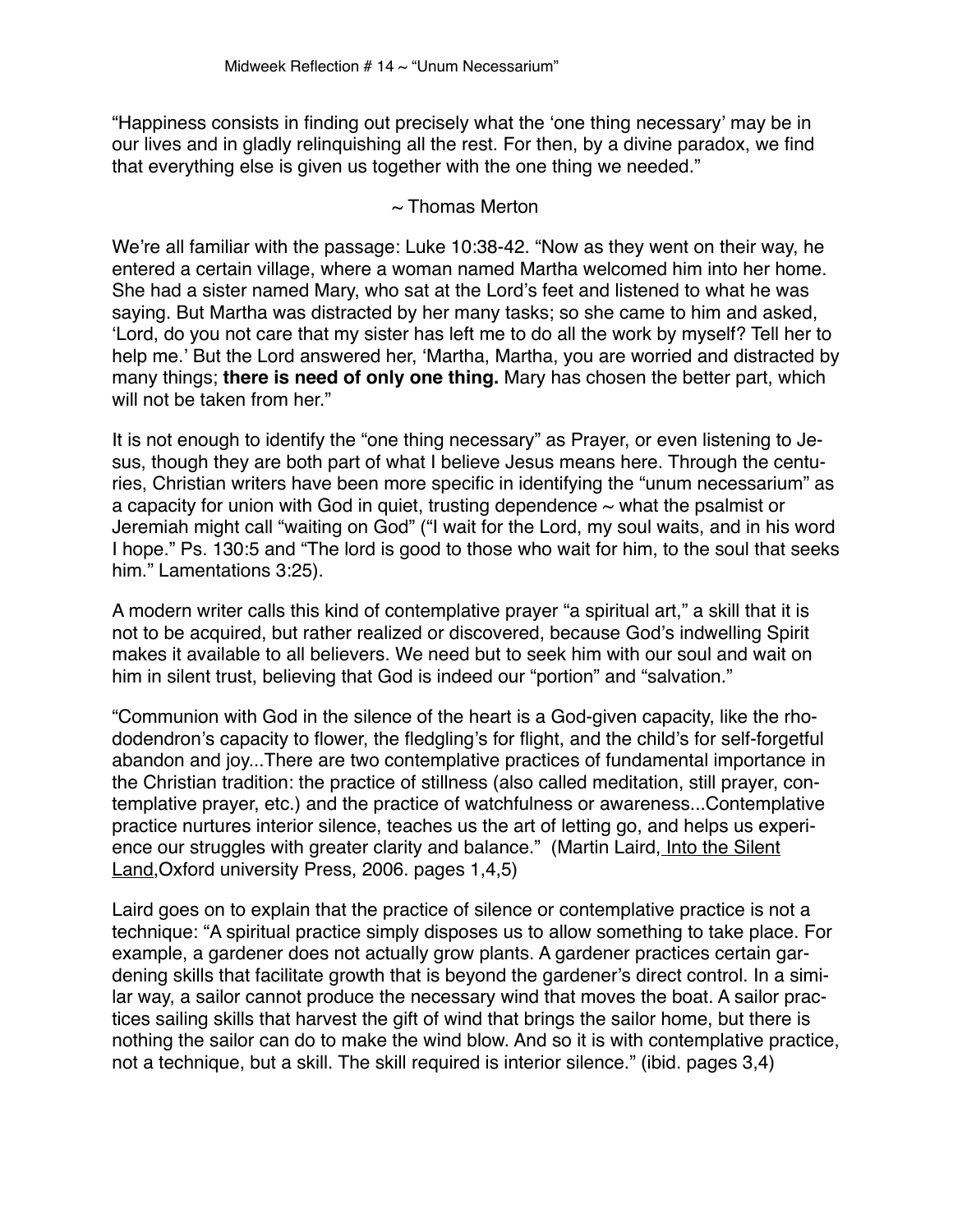I've been encouraged by the peace and presence God imparts even with fledgling attempts to practice stilling my soul to wait on the Lord. There may be other possibilities as to what the "one thing necessary" is, but for now, my efforts are concentrated on following God's invitation through the psalmist: "Be still, and know that I am God."(46;10) I usually prepare my heart for this stillness with a psalm such as this adaptation of Psalm 84 by Stephen Mitchell: ( A Book of Psalms , Harper Perennial, 1993)

"Lord how beautiful you are;

how radiant the places you dwell in.

My soul yearns for your presence;

my whole body longs for your light.

Even the wren finds a house

and the sparrow a nest for herself.

Take me home, Lord;

guide me to the place of perfect repose.

Let me feel you always within me;

open my eyes to your love.

Happy are those who trust you

and merge their will in your will.

They let go of all desires

and give up everything they know,

until they finally enter

the inmost temple of the heart,

where there is no self, no other,

nothing, but only you."

Under God's Mercy,

Howie